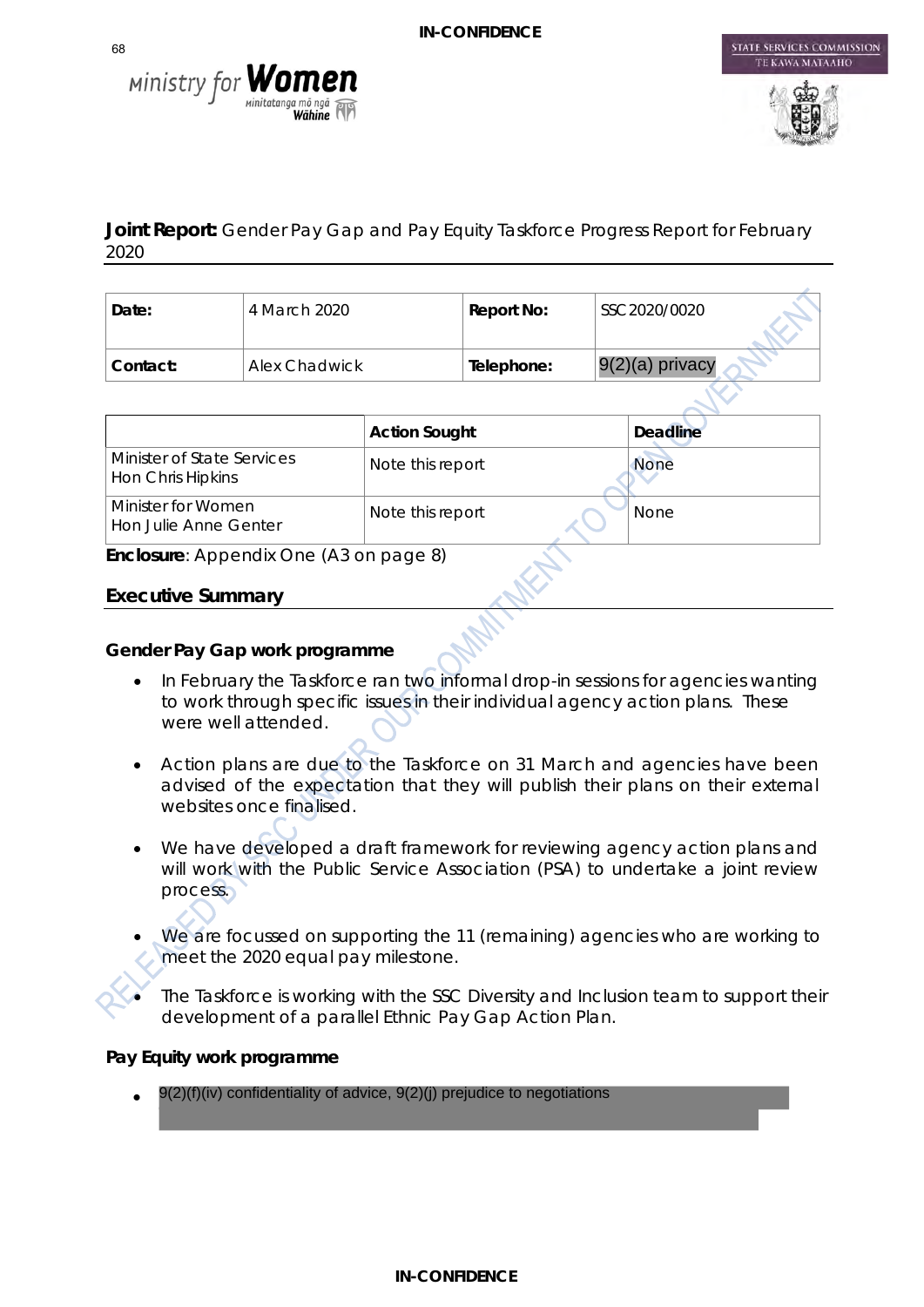- Work continues on the workstreams commissioned out of the Ministerial Forum last year. The next Tri-partite Oversight Committee meeting has been scheduled for 11 May and the Ministerial Forum has been scheduled for 25 June 2020.
- The Taskforce has continued this month to provide advice and support in connection with the passage of the Equal Pay Amendment and Public Service Legislation Bills.

| <b>Minister's Office Comments</b> |                                                                             |
|-----------------------------------|-----------------------------------------------------------------------------|
| Comments:                         |                                                                             |
|                                   |                                                                             |
| Date returned to SSC              |                                                                             |
|                                   |                                                                             |
|                                   |                                                                             |
| <b>Recommended Action</b>         |                                                                             |
| We recommend that you:            |                                                                             |
| a                                 | note the progress being made by the Gender Pay Gap and Pay Equity Taskforce |

b **agree** that SSC release this briefing once it has been considered by you, with matters under active consideration withheld under section 9(2)(f)(iv) of the Official Information Act (OIA), including the attached Appendix One, and information related to pay equity in the Executive Summary and paragraphs 16 to 25 under section 9(2)(j) of the OIA, to enable agencies to carry on without prejudice or disadvantage negotiations.

| Agree/disagree.                   | Agree/disagree.              |
|-----------------------------------|------------------------------|
|                                   |                              |
|                                   |                              |
| <b>Hon Chris Hipkins</b>          | <b>Hon Julie Anne Genter</b> |
| <b>Minister of State Services</b> | <b>Minister for Women</b>    |
|                                   |                              |
|                                   |                              |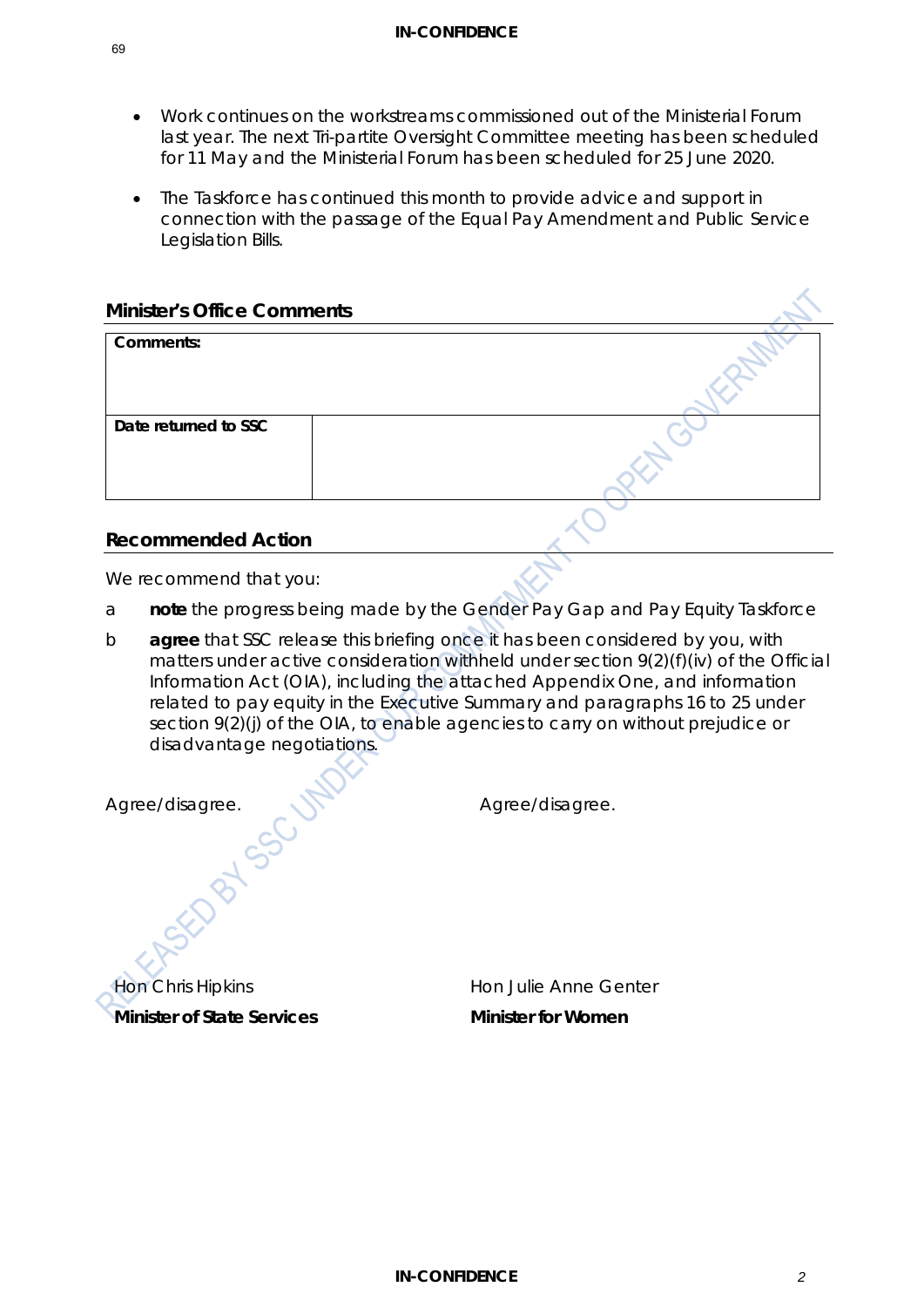**Joint Report:** Gender Pay Gap and Pay Equity Taskforce Progress Report

# **Purpose of Report**

- 1. This is the fifteenth monthly report on the progress of the Gender Pay Gap Action Plan (Action Plan) and Pay Equity in the State sector work programme.
- 2. A dashboard outlining progress against each of the Action Plan milestones is attached as Appendix One.

# **Public Service Gender Pay Gap Action Plan**

## **Action Plan Milestones for 2020**

- 3. Agencies are working towards the following milestones for 2020:
	- Equal pay: the remaining one third of agencies will close gender pay gaps within the same roles
	- Flexible work by default: all agencies will be flexible by default, and ensure flexible options are equally available to men and women, and do not undermine progression or pay
	- Bias and discrimination: all agencies are reviewing their remunerations systems and human resources practices to remove bias and ensure transparency
	- Bias and discrimination: all agencies are working to ensure that managers understand the impacts of bias and how to address it
	- Gender balanced leadership: all agencies are developing plans to achieve or maintain gender balance in their own top leadership positions, with targets if applicable.

# **GPG Action Plan Progress Report and publicity options**

4. We are drafting the GPG Action Plan progress report that Minister Genter's office commissioned. The report describes progress to date, factors in the success of the plan, and the remaining challenges. We are working with Ministers' offices to finalise the date for an event at which the progress report will be launched. A first draft has been provided to your offices for comment.

# **2020 Agency GPG Action Plans**

- 5. In February, the Taskforce ran two informal drop-in sessions for agencies wanting to work through specific issues in their individual agency gender pay gap action plans. There was good attendance from 10 agencies and some engaging discussion around the publication of plans, meeting the bias and discrimination milestone, embedding flexible work and meeting the equal pay milestone.
- 6. Action plans are due to the Taskforce on 31 March and agencies have been advised of the expectation that they will publish their plans on their external websites once finalised.
- 7. We have developed a draft framework for reviewing agency action plans and will work with PSA to undertake a joint review process. We expect the review phase to take six weeks provided action plans are submitted on the due date and we will brief you shortly thereafter.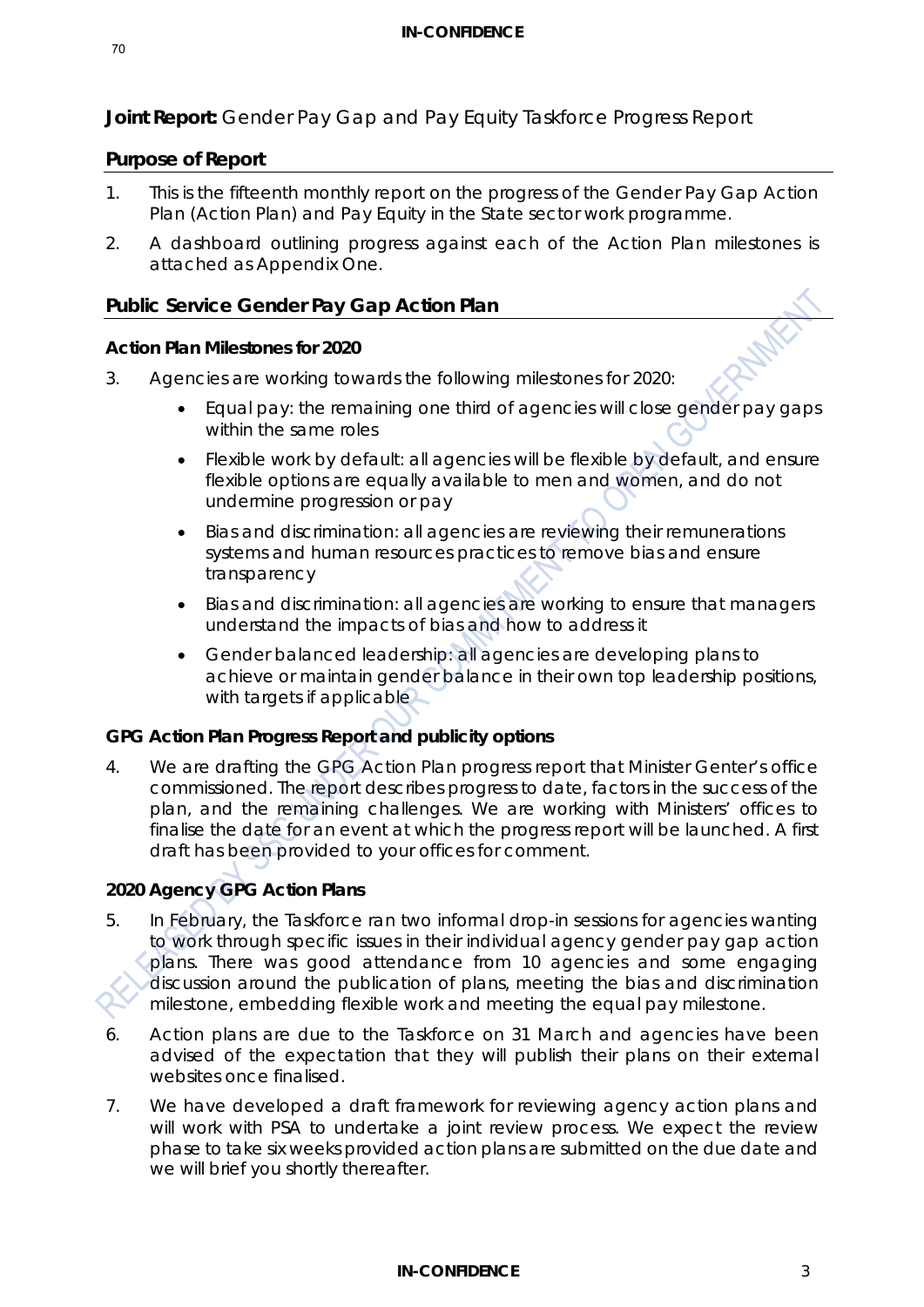## **Equal pay milestone**

8. We are focussed on supporting the 11 (remaining) agencies who are working to meet the 2020 equal pay milestone. This group includes some larger Public Service agencies, including two who are changing their remuneration systems this year. These two agencies came to our drop-in sessions and stepped us through their plan for meeting the equal pay milestone. Given their significant system changes, and the numbers of staff involved, it was good to talk through how they plan to achieve this milestone within the timeframe.

#### **Completing the final three pieces of guidance for agencies**

- 9. Feedback on the draft guidance for flexible-work-by-default has been received from the 17 pilot agencies and the Gender Pay Principles Working Group (GPPWG). The finalised guidance is expected to be released in late March, with workshops in April to introduce the guidance to agencies. Pilot agencies are also being invited to "deep dive" sessions to share knowledge in detail. Over the next month, the Taskforce will be approaching agencies not already in the pilot to encourage them to join.
- 10. Guidance to ensure there is no bias or discrimination in remuneration systems is in the final stages of development. Feedback is currently being incorporated into a second draft which will be circulated to stakeholders in early March for final feedback. We are aiming for a late April or early May release.
- 11. Guidance on removing bias and discrimination in career progression, career breaks and leave is being developed drawing on input from the November stakeholder workshop. The first draft of this guidance was circulated to stakeholders on 21 February for feedback by 13 March.

#### **Gender balanced leadership**

- 12. As at 30 June 2019, the percentage of senior leadership roles held by women was 49.6%, up from 48.8% in 2018. If the upward trend of the last few years continued during the second half of 2019, the Public Service will have reached the milestone of 50% female representation in senior leadership. However, we will not be able to confirm this until the next annual public service Workforce Data is released in September 2020.
- 13. Agencies who have not yet achieved gender balance in their own senior leadership teams have been asked to include a plan and target date in their action plan for how they will achieve this.
- 14. Women currently hold 50% of chief executive positions.

# **Supporting the development of an Ethnic Pay Gap Action Plan**

- 15. The Taskforce is working to support the SSC Diversity and Inclusion team who are leading the development of a parallel Ethnic Pay Gap Action Plan. Accountability lines for the Plan have not yet been established, but we will keep you informed of progress. This work includes:
	- leveraging the gains made from meeting the milestones in the Gender Pay Gap Action Plan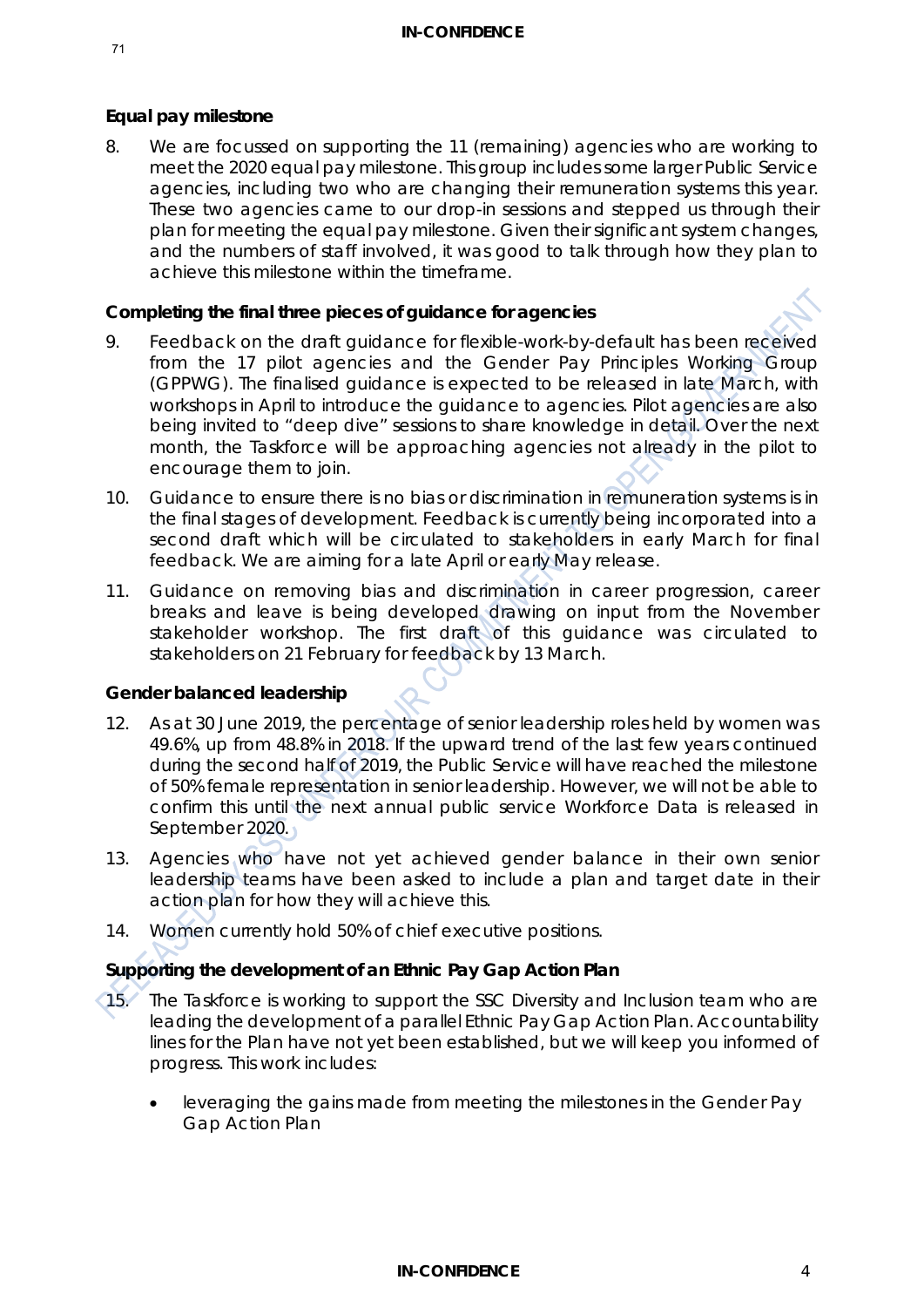• ensuring interconnection between the two Plans, to recognise the compounding impact of gender and ethnic bias on Māori, Pacific and Asian women and women from other ethnic groups.

#### **Pay Equity in the State Sector Work Programme**

#### **Governance of State Sector Pay Equity Claims**

16. 9(2)(f)(iv) confidentiality of advice, 9(2)(j) prejudice to negotiations

consulted regarding this meeting and will continue to be consulted at key decision points on other pay equity claims as these arise.

17. The Governance Group will soon meet with the Ministry of Health (to be scheduled) to discuss the draft bargaining strategy for the District Health Board Clerical and Administration pay equity claim.

#### **Support for pay equity claims processes**

- 18. The Taskforce continues to provide ongoing advice for State sector agencies with claims to support the consistent application of the Reconvened / Joint Working Group Pay Equity Principles (the Principles) and agencies' engagement with the Governance Group.
- 19. The Taskforce has also continued to progress work on developing tools and resources to support the progression of pay equity claims. In particular, this month we have:
	- •
	- 9(2)(f)(iv) confidentiality of advice
	- Commenced planning the workshops on tools for agencies and establishing a practitioners' network to be run and owned by agencies. 9(2)(f)(iv) confidentiality of advice<br>9(2)(f)(iv) confidentiality of advice<br> $\sqrt{9(2)(f)}$ (iv) confidentiality of advice<br> $\sqrt{9(2)(f)}$  confidentiality of advice<br> $\sqrt{9(2)}$  continues on the various work streams commit<br>as year. I

#### **Tri-partite Oversight of State sector pay equity claims**

- 20. Work continues on the various work streams commissioned at the Ministerial Forum late las year. In this month the Taskforce has:
	- Scheduled the next Oversight Committee meeting for 11 May and the Ministerial Forum for 25 June 2020
	- Attended a planning meeting on 13 February 2020 of key stakeholders for the pay equity claims data repository to be located at MBIE
	- Met with union stakeholders to discuss the preliminary work to date on identifying data on<sup>9(2)(f)(iv)</sup> confidentiality of advice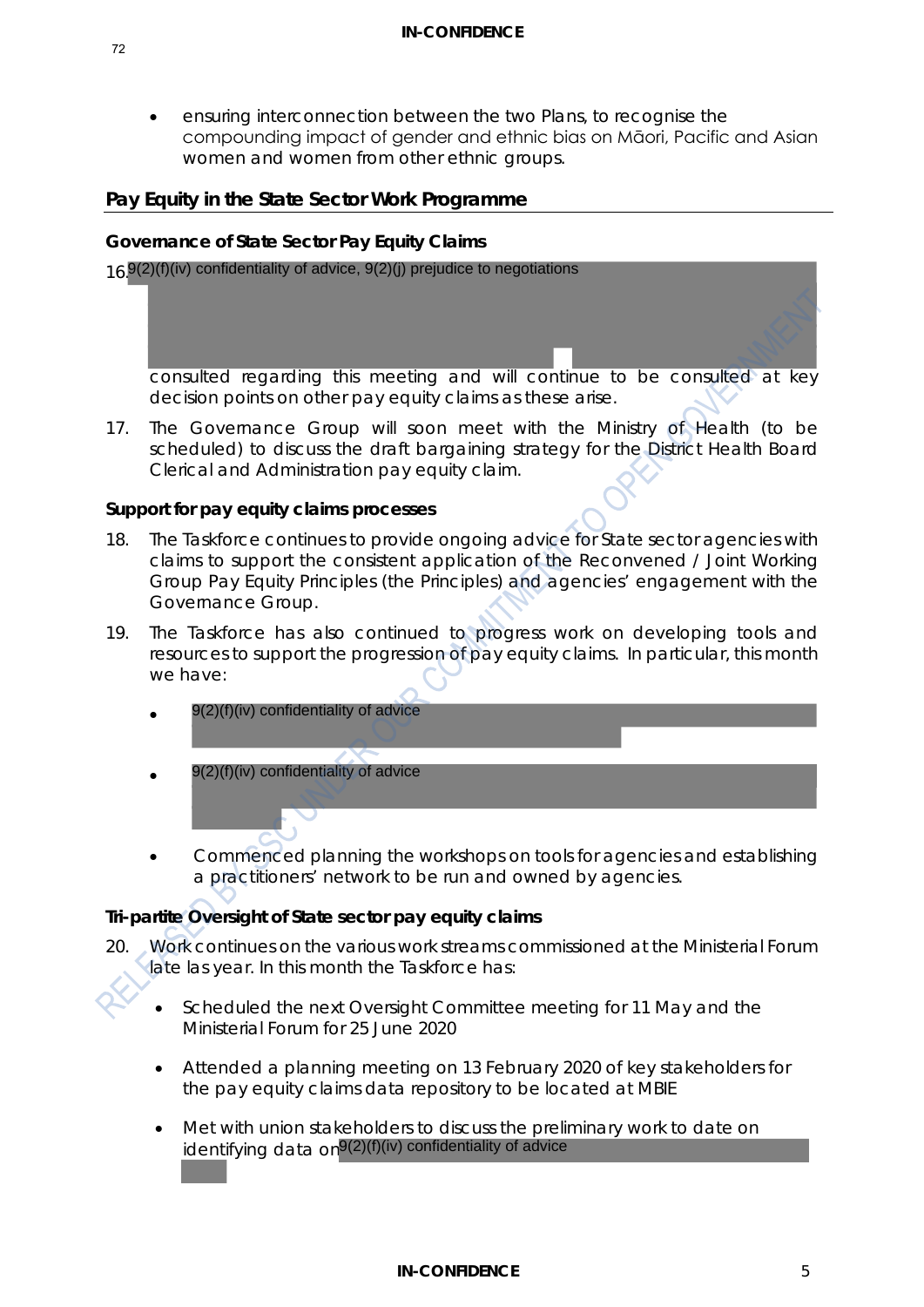# **Input to policy advice on pay equity**

*Equal Pay Amendment Bill (the Bill)*



*Public Service Legislation Bill*

- 23. The Taskforce is contributing to SSC's preparation of the Departmental Report on the Public Service Legislation Bill's (PSLB) pay equity provisions.
- 24. The PSLB proposes a role for the Commissioner in pay equity bargaining in the Public Service akin to the Commissioner's role in collective bargaining in the Public Service, because the Equal Pay Amendment Bill will locate pay equity bargaining in New Zealand's existing bargaining framework. <sup>9(2)(f)(iv) confidentiality of</sup>

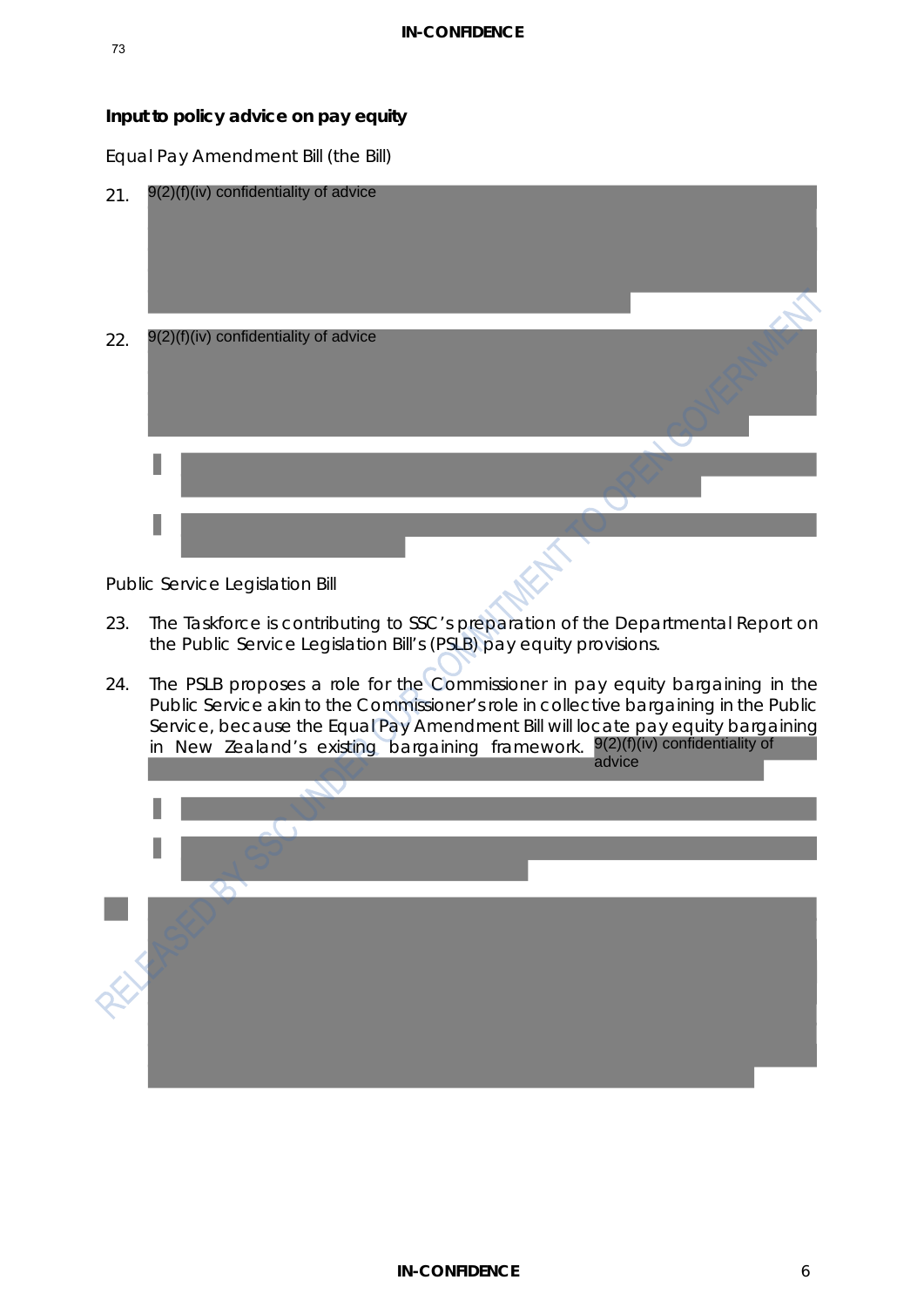# **Upcoming Events**

| <b>Date</b> | <b>Details</b>                          | Location |
|-------------|-----------------------------------------|----------|
| April       | GPG symposium hosted by NACEW           | Auckland |
|             | HALLESTO BY SOUTHWEST TO DREAM OF BOOKS |          |
|             |                                         |          |